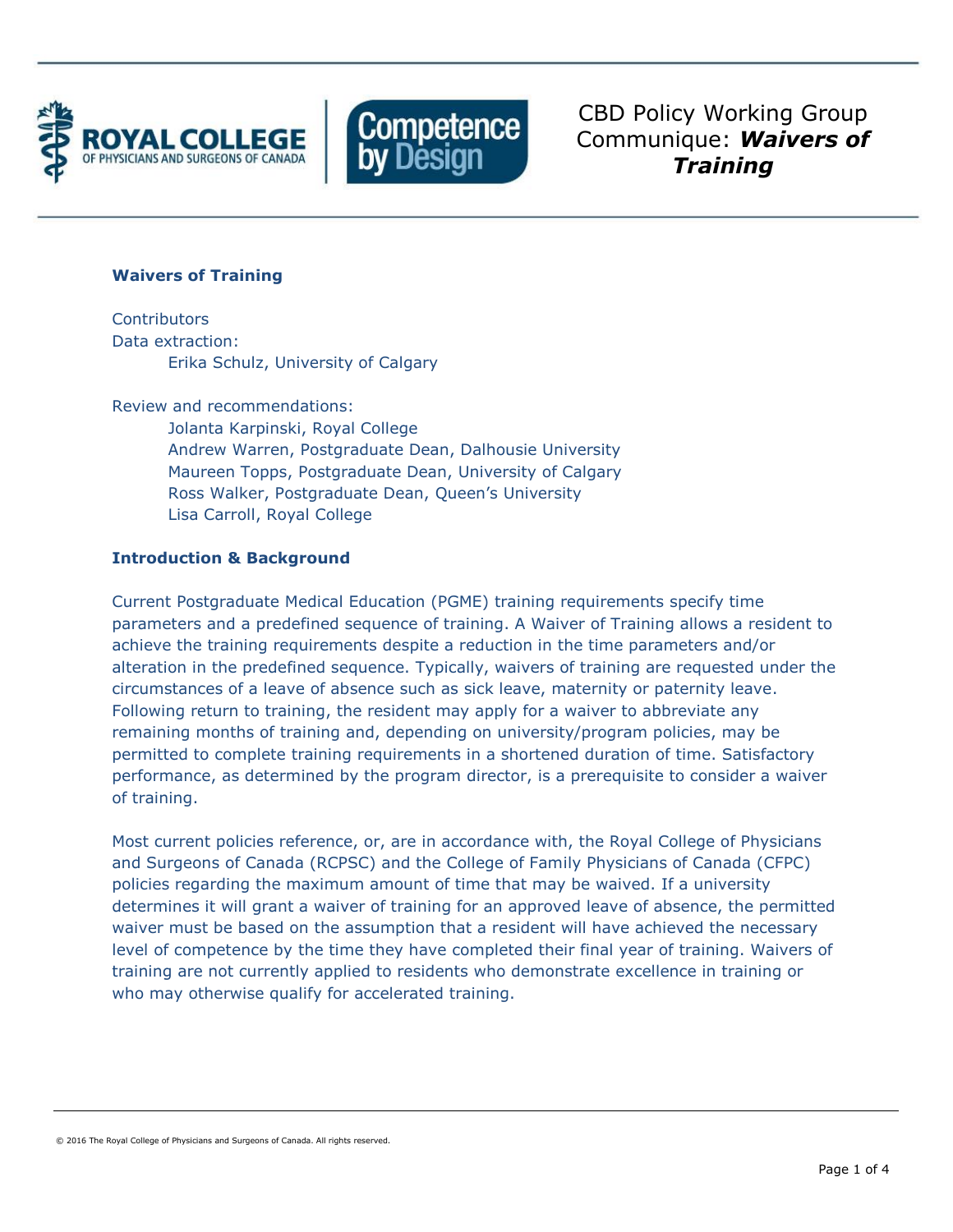# **Process/Procedure/Methods**

The CBD Policy Working Group followed pre-defined steps to collect information on the current policies related to waivers of training and to establish recommendations and considerations for the transition to CBME training practices. For a detailed description of the CBD Policy Working Group processes and procedures, please refer to the Methods section on page [**X**] within the Introduction.

### **Data Extraction**

The data extraction team reviewed policies from all English speaking PGME offices in Canada, looking at policies relevant to Waivers of Training. In addition to policies from PGME institutions, policies from the CFPC and RCPSC were also examined to compare maximum waiver and program duration. Quebec faculties were not included due to language barriers.

The template headings used to extract data from the policies are:

- Institution name and policy
- PGME Offices and individual programs
- Policy process steps outlined

#### **Key terms and definitions**

| Key terms           | Other terms currently in use        | <b>Definition</b>         |
|---------------------|-------------------------------------|---------------------------|
| Time-based Criteria | <b>Blocks</b>                       | Criteria referring to     |
|                     | PGY Year(s)                         | time based                |
|                     | Core and Subspecialty Year(s)       | requirements for          |
|                     | Final Year of Training              | training, used to         |
|                     | <b>Final Six Months</b>             | determine whether a       |
|                     |                                     | <b>Waiver of Training</b> |
|                     |                                     | may be granted            |
| Performance         | Satisfactory/borderline,            | Performance-based         |
| Assessment Criteria | unsatisfactory, incomplete, failed  | criteria, used to         |
|                     | rotations, inconsistent attendance, | determine whether a       |
|                     | changes to training, tangible       | <b>Waiver of Training</b> |
|                     | contribution to department,         | may be granted            |
|                     | minimum level of competence         |                           |
| Professionalism     | Academic/ Educational requirements  | Criteria related to       |
| Criteria            | Professional                        | professional              |
|                     | <b>Behavioural</b>                  | performance used to       |
|                     | <b>Ethical</b>                      | determine whether a       |
|                     |                                     | <b>Waiver of Training</b> |
|                     |                                     | may be granted            |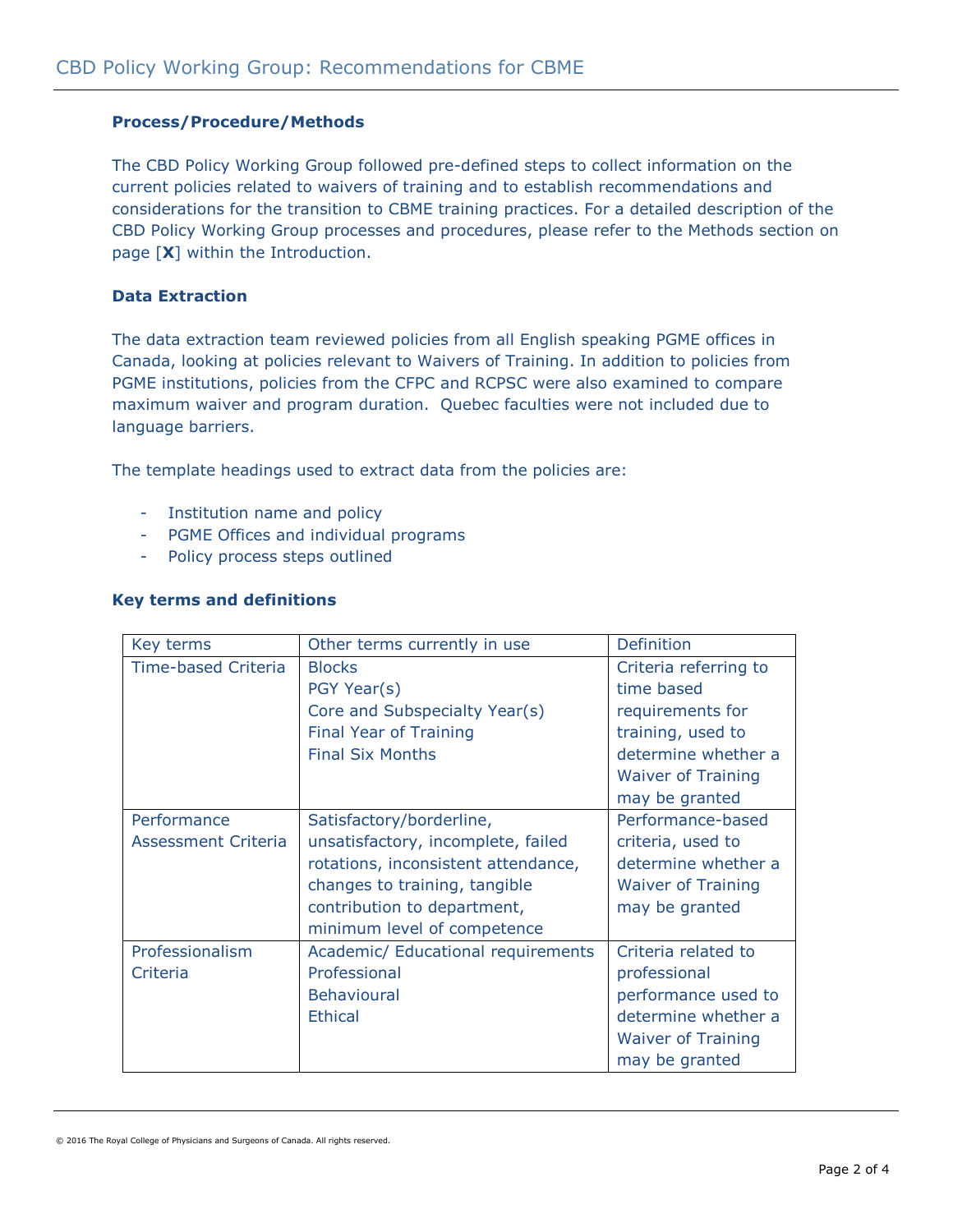### **Considerations for Post-Graduate Education Faculties**

Themes were identified through the analysis of existing PGME policies. These themes were considered in the context of the change to CBME and the resulting considerations and recommendations are provided to support future policy adaptation work at individual faculties.

### *Waiver of Training for Fulfillment of Standards Requirements*

#### Rationale for Change

The current need for the option of a waiver of training is based on the requirement for the completion of time-based rotations, in order to fulfill discipline-specific standards requirements. It also requires that a leave of some type has been taken during residency and does not specifically recognise excellence. In CBME, the exit from training is based on demonstrated achievement, rather than time spent in training. The demonstration of competence will be the criteria for certification and completion of training, and will apply to all residents regardless of whether a leave has been taken. As such, time-based waivers may not be needed in a competency based medical education environment.

#### Considerations and Recommendations

In considering the adaptations necessary to adjust these policies, the review of Royal College and CFPC policies pertaining to waivers of training may serve as a useful guide for faculties. The proposed Royal College policy will not indicate the circumstances that would qualify residents for leaves of absence; these circumstances would be determined by the university and/or the local collective agreement. Furthermore, the Royal College policy will state that following a leave, the Program Director and Postgraduate Dean should review the trainee's status with regard to stage of training to determine if any adjustments to the training program are required.

It is therefore suggested that faculties review their existing policies to reflect that a leave of absence may not impact the total duration of training if the necessary competencies have been achieved. Faculties may also consider whether to require a minimum duration of training.

# **Additional Considerations for PGME: Accelerated Training**

In light of CBME and the shift away from time-based training practices, faculties may consider developing policies that address the possiblity of accelerated training. In the process of developing these types of policies, thought should be given towards determining if there is a minimum duration of training that must be completed, and if there are explicit service or organizational requirements that will be challenged in the event that training is shortened for some residents. Consideration could be given to separating the issues of competence and contracts within existing policy. Competence, as defined by achievement of all required EPAs, may be achieved before a resident satisfactorily completes his or her contract to provide service, but the latter may still need to be honoured.